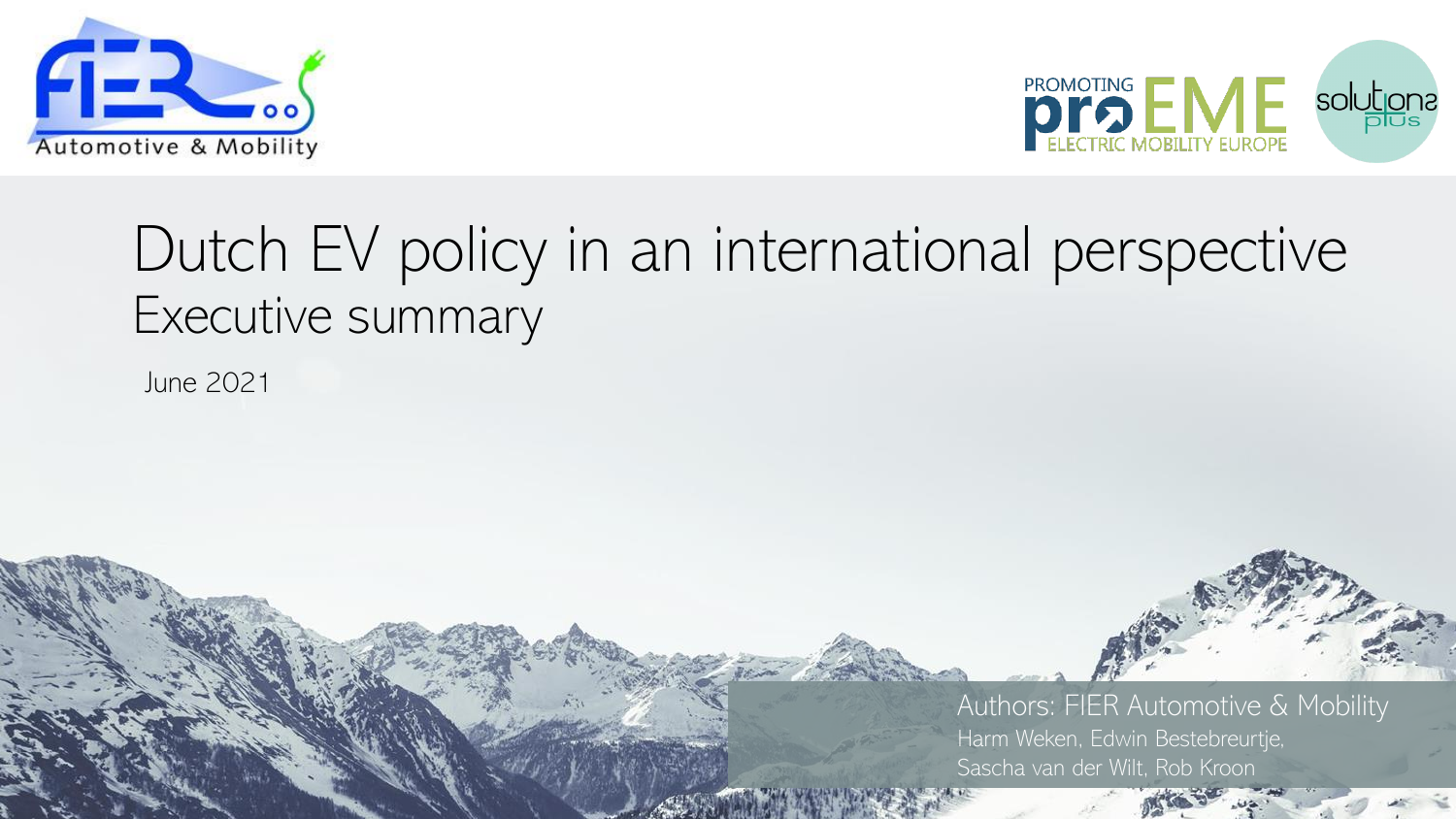#### <https://www.rvo.nl/onderwerpen/duurzaam-ondernemen/energie-en-milieu-innovaties/elektrisch-rijden/stand-van-zaken/cijfers>

### Introduction – success factors in BEV sales



#### Executive summary introduction

This is a summary of the report "Dutch EV policy in an international perspective" by FIER Automotive & Mobility.

All countries are trying to increase the uptake of battery electric vehicles (BEVs) to reduce emissions. Different factors play a role in the BEV uptake. While recognizing the importance of all the identified factors, this report focusses on the factor "financial / economic", since this is the area where governments have the most direct influence.

In this report, the financial policies for incentivizing electric cars are analyzed. The influence of the different policies is calculated by comparing the purchase price and Total Cost of Ownership (TCO) of BEVs in the different countries. Also, the context of the different countries and their future policies are mapped out. The details can be found in the main report, which can be found on the website of RVO (https://www.rvo.nl/onderwerpen/duurzaam[ondernemen/energie-en-milieu-innovaties/elektrisch](https://www.rvo.nl/onderwerpen/duurzaam-ondernemen/energie-en-milieu-innovaties/elektrisch-rijden/stand-van-zaken/cijfers)rijden/stand-van-zaken/cijfers) or on the website of FIER (<https://www.fier.net/projects/>).

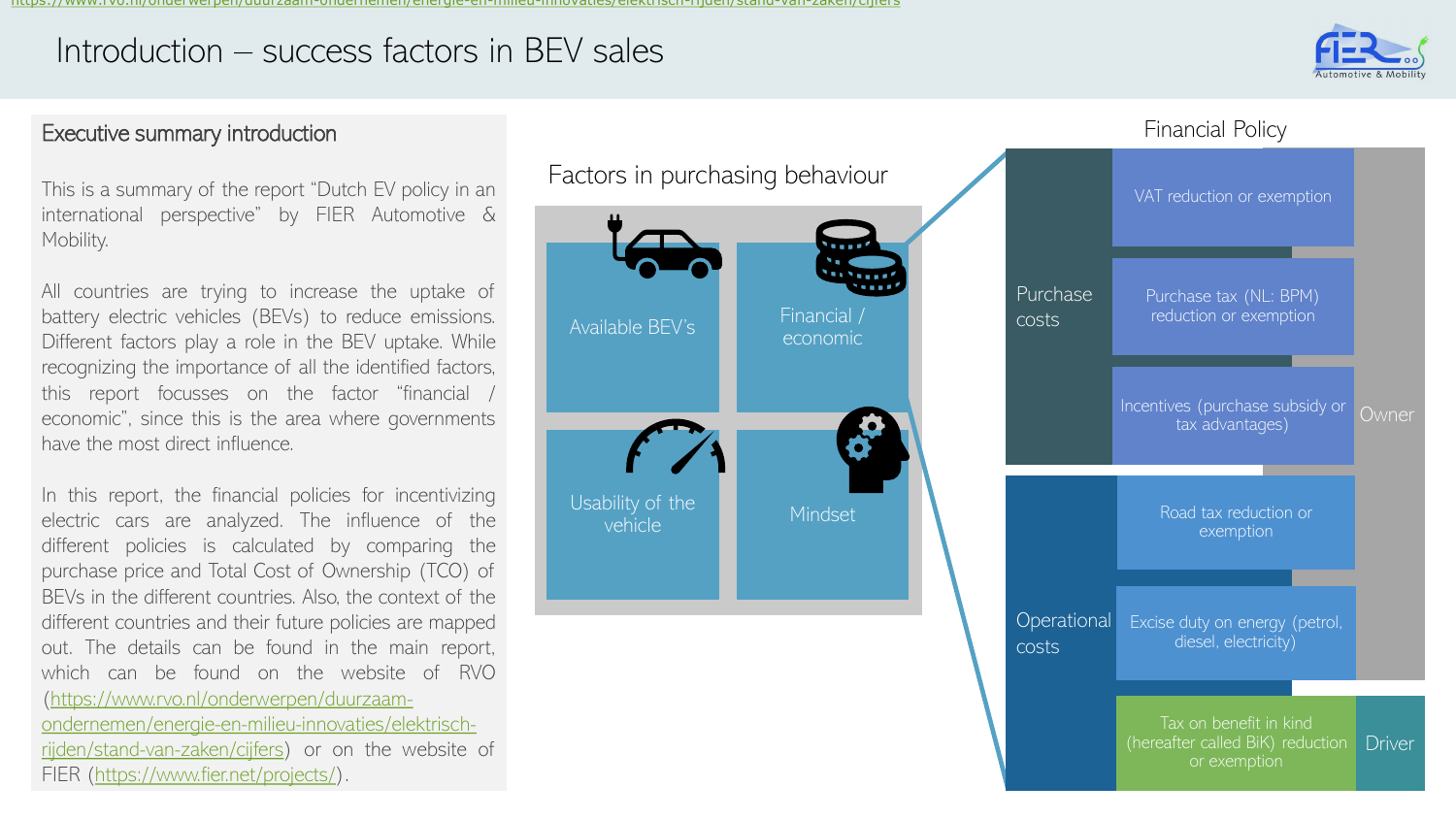### Overview of incentives for BEVs

H Z



#### **Norway**

- BEVs are excluded from  $CO_{2}$ -, No<sub>x</sub>-, and weight tax. Also, BEVs are exempted from VAT;
- The Norwegian government aims for 100% BEV sales in 2025.

### The Netherlands

- Exemption from  $CO<sub>2</sub>$  dependent registration tax (BPM);
- BEVs are exempted from road taxes.
- Lowered, but increasing BiK taxation;
- Purchase subsidy availability in the Netherlands is low compared to other countries (only for 277 cars in 2021 and 5.823 in 2020).

### Belgium

- Road tax and registration tax exemptions, based on regions;
- BEVs are 100% deductible in the profit tax.

### Sweden

- Additional €960 bonus for BEV and Hydrogen cars;
- Combustion engine sales banned from 2030 on.



- The termination of Registration tax benefit is further delayed in 2021;
- No purchase subsidy.

### **Germany**

- VAT was reduced with 3% till the end of '20, which was not extended;
- Purchase subsidy with a max. of  $€9.000$ ;
- BiK tax is lowered to 25% compared to ICEVs.

#### Austria

- Additional  $\in$  46 million government funding for new vehicles and recharging infrastructure in 2021; Investment bonus for companies.

### France

- Purchase subsidy of a max. of  $\epsilon$ 7.000. There is a new  $\epsilon$ 1.000 subsidy for used BEVs;
- Conversion bonus of €2.500 for scrapping an old petrol (<2006) or diesel (<2011).

Note: This is a mere selection of the important policies, for more details, see the full report.



### Conclusion on BEV incentives per country

There are clear differences in incentives, often led by the existing tax structure in a country. Countries as the Netherlands, Norway and Denmark, have high taxation on cars, which makes it possible to incentivise BEVs through taxation benefits. France and Germany have, for instance, much lower overall taxation on cars. This creates a higher need of subsidies when trying to incentivise BEVs. Taxation on private use of a company car is fairly similar across all countries, BiK is added to a persons income. This makes it possible in all countries to incentivize BEVs by reducing BiK taxation for BEVs. The amount of the benefit for BEVs are different per country, but they are present in all countries.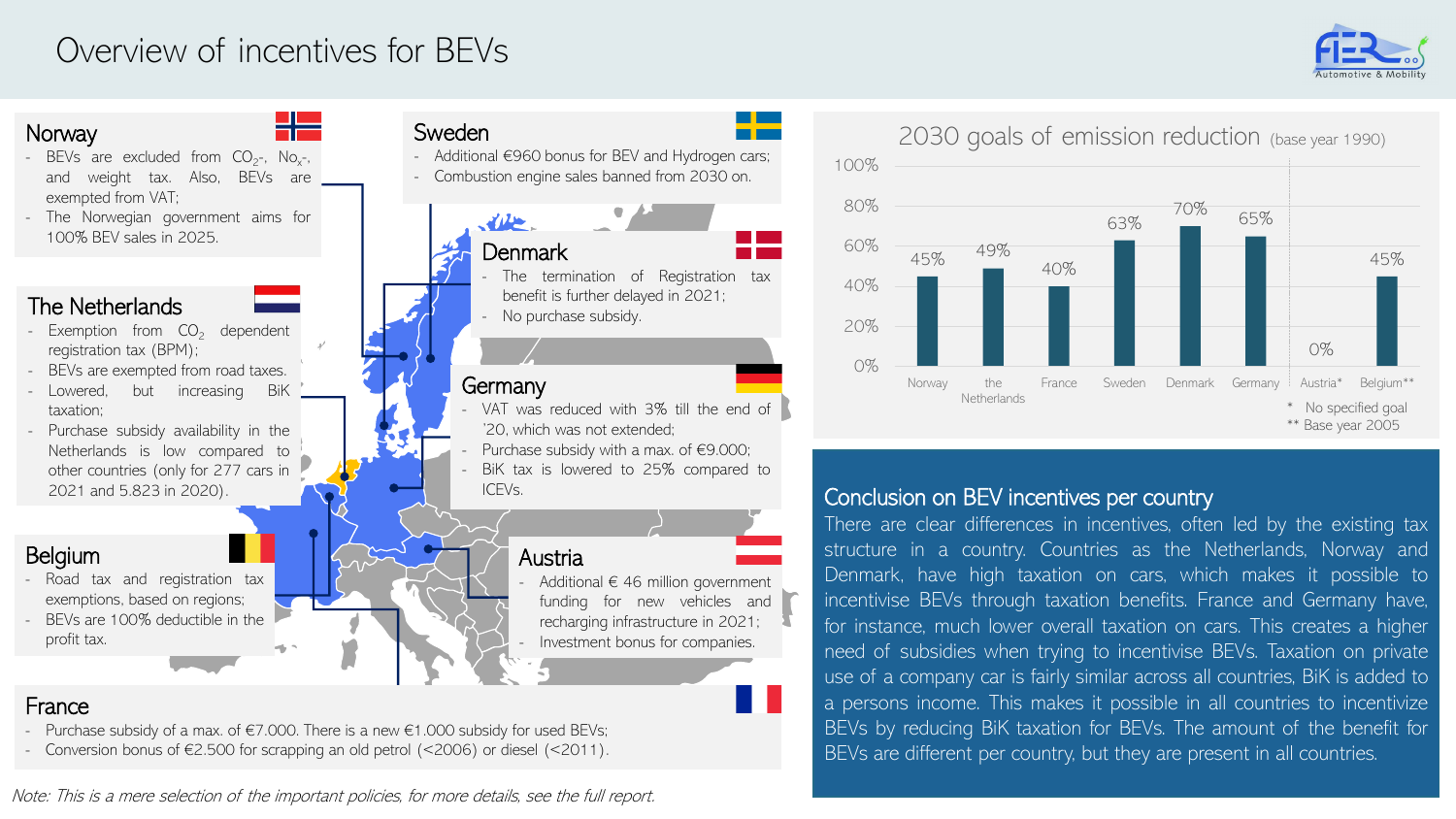## Comparison of the BEV carpark and yearly sales development





Percentage BEV sales per year



### **Observations**

- The Netherlands is still ahead of most countries in BFV in the total carpark. However, France and Germany are increasing the BEV sales percentage much faster compared to the Netherlands, which saw a declining growth in 2020;
- The BEV sales percentage per year show a strong decrease in the Netherlands in Q1 of 2021. This is can be an indication of a decreasing trend, however, it must be said that the Netherlands historically has high BEV sales at the end of the year. The BiK tax is being increased with 4% as of 2022. Similar increases are believed to be the cause of the December-peaks of BEV sales in the past.

Source: European Alternative Fuels Observatory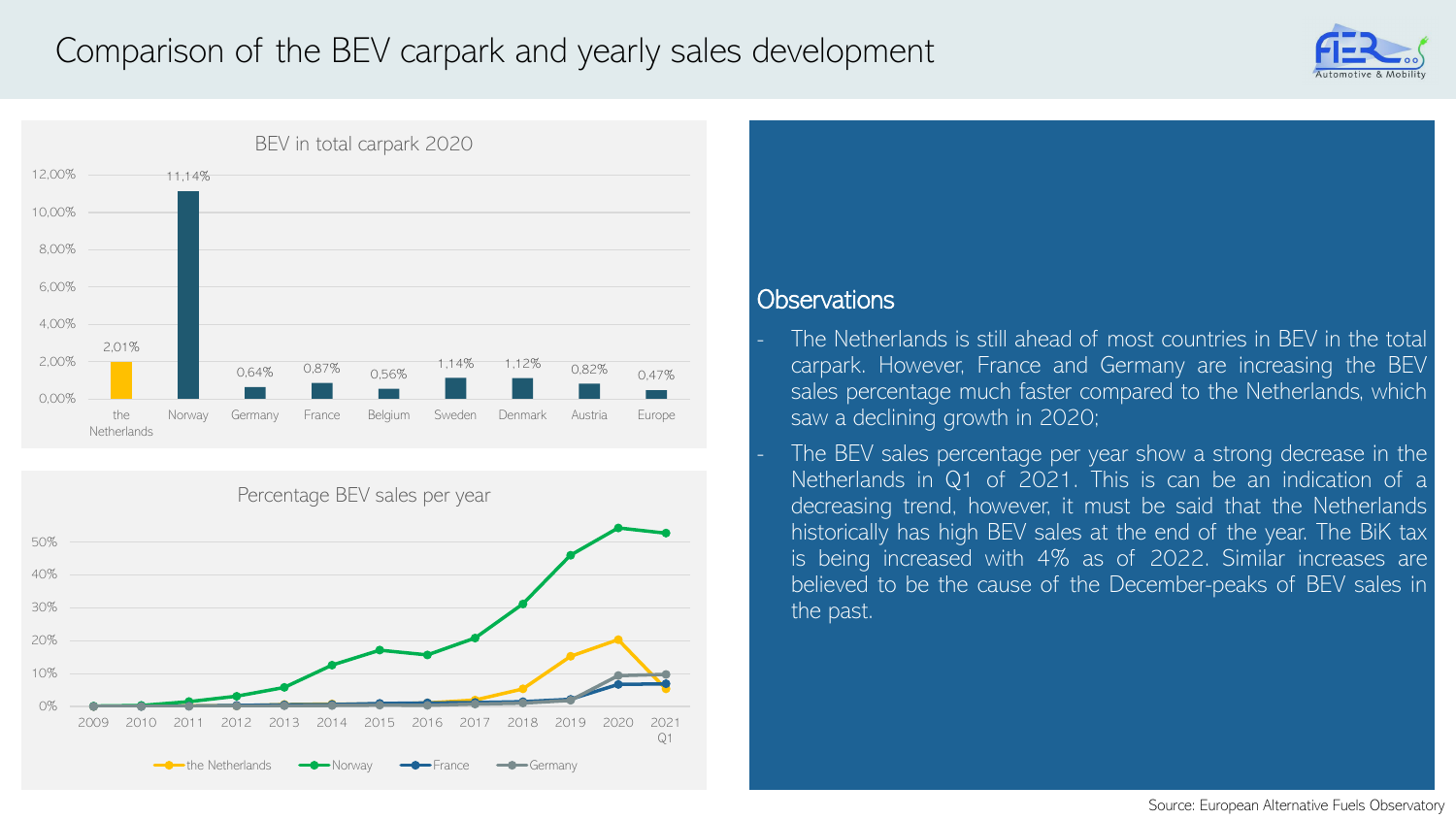## Comparison average purchase price BEVs and petrol cars, the Netherlands, Germany, Norway, and France



### **Observations**

#### The purchase prices differences between BEVs and petrol cars are much higher in the Netherlands.

The batteries for BEVs are, relative to the nett price of the car, more expensive in the smaller segments (segment B). That causes a bigger difference in the purchase price between BEVs and petrol cars.

Norway exempts BEVs from VAT, this heavily supports the private market. The benefit of a BEV over a petrol car on Norway gets larger as the cars get more expensive because the cost for petrol cars, in VAT and other taxes, increase.

| Purchase price*                                     |                          | <b>Business</b> |           | Private          |               |           |
|-----------------------------------------------------|--------------------------|-----------------|-----------|------------------|---------------|-----------|
|                                                     | <b>B</b> segment         | C segment       | D segment | <b>B</b> segment | C segment     | D segment |
| Netherlands incl. subidy<br>(currently unavailable) | $\overline{\phantom{a}}$ |                 |           | $-612.340$       | $\epsilon$ 40 |           |
| <b>Netherlands</b>                                  | $-6.11.426$              | $-6.1.724$      | $-62.231$ | $-6.340$         | $-63.960$     | $-65.781$ |
| Germany                                             | $-61.488$                | € 2.486         | € 151     | $-63.690$        | € 1.248       | $-61.513$ |
| Norway                                              | $-6.852$                 | $-61.081$       | € 7.039   | $-61.919$        | € 5.083       | € 15.366  |
| France                                              | $-68.146$                | $-61.531$       | € 3.888   | $-68.816$        | $-6994$       | € 5.467   |



Note: the methods used in selecting vehicles per segments are similar across all countries,, they can, however, lead to distorted image within the segments. For more information and the calculation method, see the full report.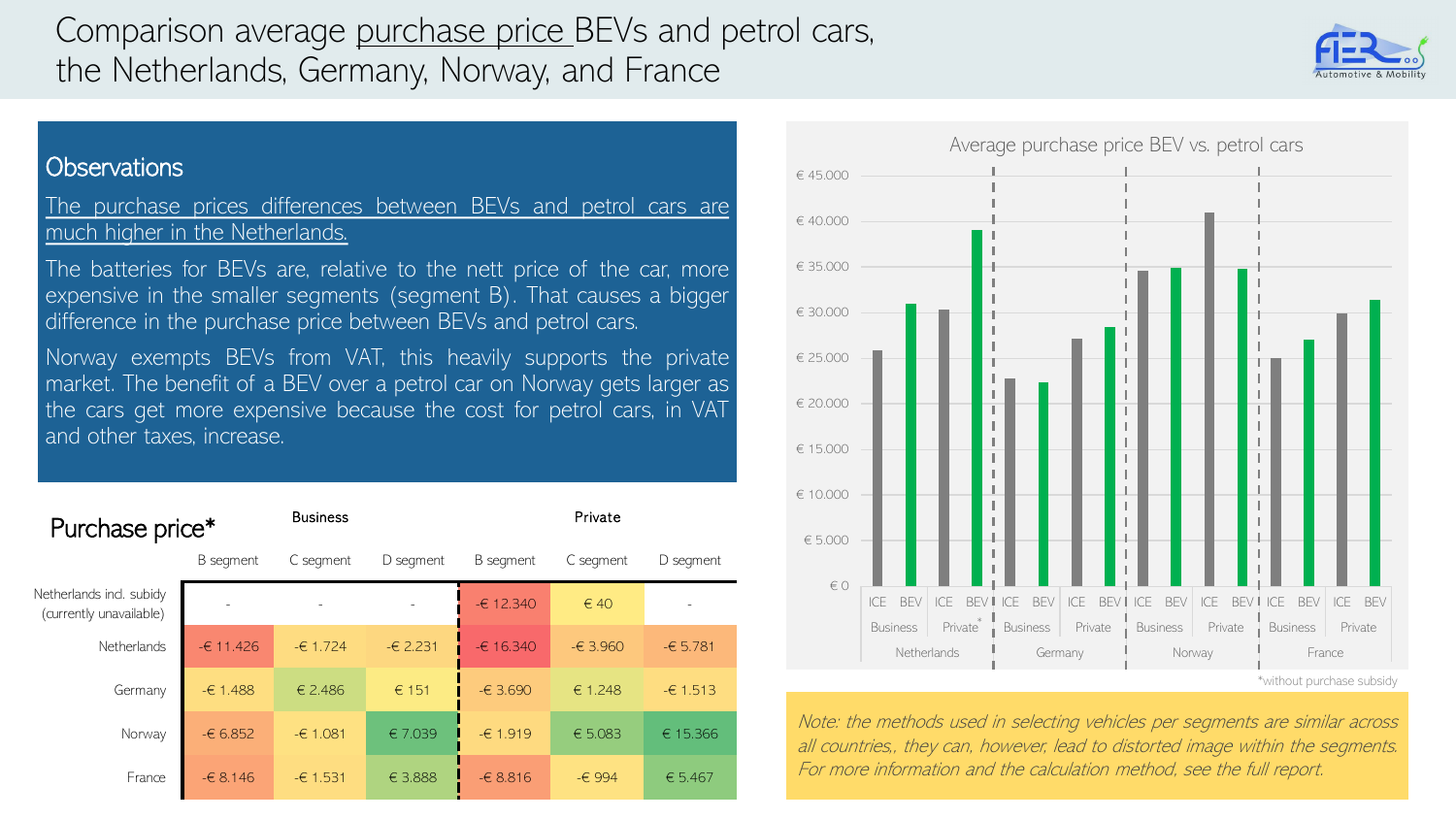## Comparison average **TCO** of BEVs and petrol cars, the Netherlands, Germany, Norway, and France



### **Observations**

In the Netherlands, the TCO benefit of BEVs over petrol cars is much smaller than in Norway, Germany and France. The private market in the Netherlands is the only market where BEVs are more expensive.

The depreciation of BEVs is, as of now, still higher than that of petrol cars. This difference is best seen in the Netherlands. In France and Germany, the depreciation is compensated by the purchase subsidy.

The TCO of the individual segments show the effect of a progressive tax system. Cars with higher CO $_2$  emission, generally in higher segments, are taxed higher. This creates a greater benefit for BEVs over petrol cars in higher segments.

| TCO <sup>*</sup>                                    |           | <b>Business</b> |           | Private          |           |             |
|-----------------------------------------------------|-----------|-----------------|-----------|------------------|-----------|-------------|
|                                                     | B segment | C segment       | D segment | <b>B</b> segment | C segment | D segment   |
| Netherlands incl. subidy<br>(currently unavailable) |           |                 |           | $-62.650$        | € 4.739   |             |
| <b>Netherlands</b>                                  | $-6104$   | € 6.310         | € 6.513   | $-6.650$         | € 739     | -€ 199      |
| Germany                                             | € 6.158   | € $8.810$       | € 5.963   | € 2.493          | € 5.232   | $\in$ 2.211 |
| Norway                                              | € 9.651   | € 10.405        | € 18.259  | € 8.517          | € 11.039  | € 19.657    |
| France                                              | € 2.783   | € 6.215         | $E$ 8.380 | $-669$           | € 3.458   | € 5.859     |



<sup>\*</sup>without purchase subsidy

Note: the methods used in selecting vehicles per segments are similar across all countries,, they can, however, lead to distorted image within the segments. For more information and the calculation method, see the full report.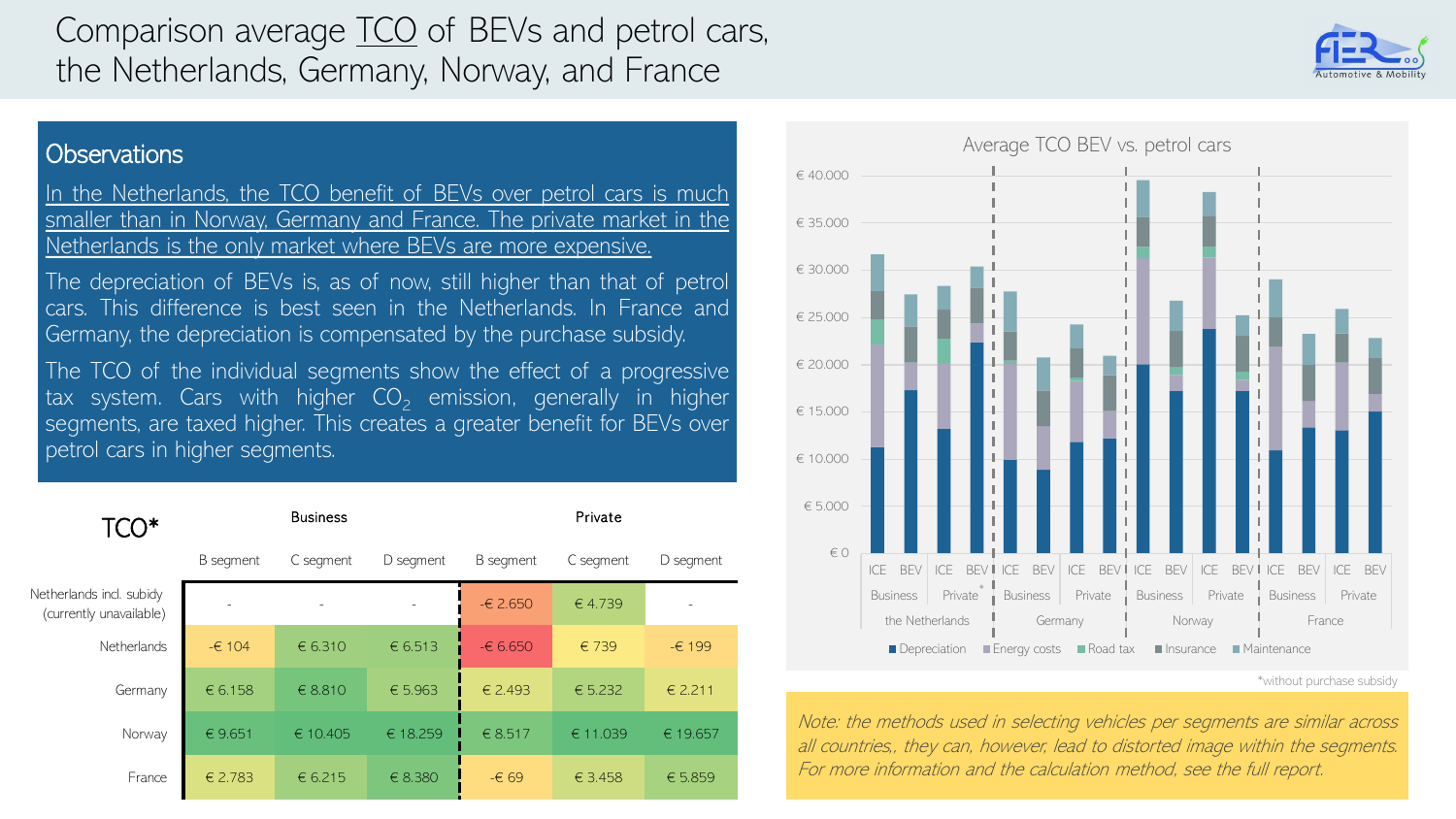

### **Introduction**

The total budgets allocated in the different countries are generally not fully transparent. This is partly due to the uncertainty surrounding these budgets. Some countries have a fixed budget for subsidies, for instance, others have only estimate costs in the national budget.

The budgets presented on this slide are predictions, made by ministries or governmental institutions of the country in question, for 2021.

The budgets are sometimes allocated to different timeframes across the different countries, making comparisons difficult. This has been eliminated as much as possible by calculating the budgets for one single year, 2021. An example of this is the purchase subsidy in the Netherlands. The budget for 2021 has largely been paid out in 2020. For the purpose of this budget comparison, the budget for 2021 has been used.

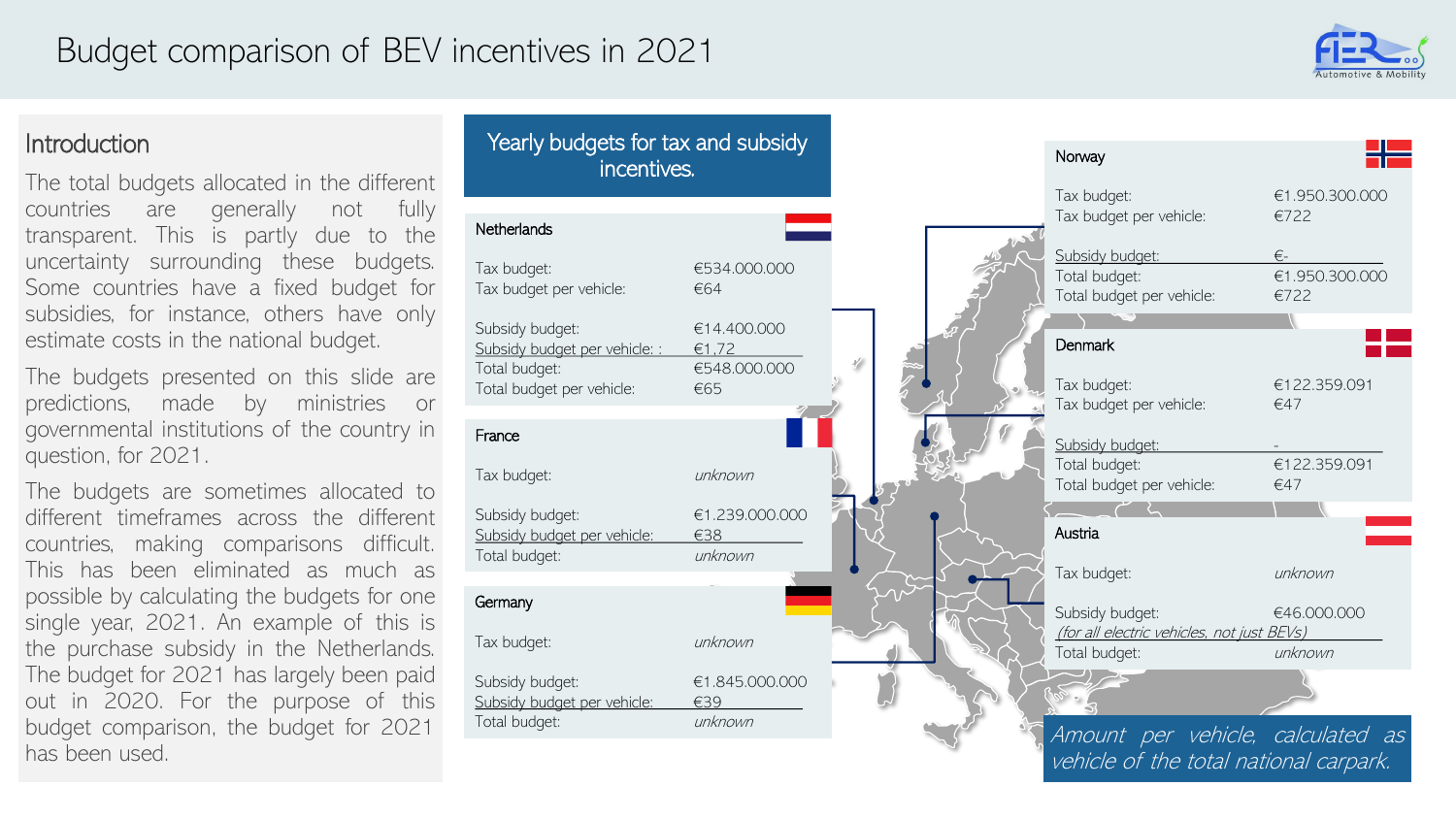## Purchase subsidy budgets and conditions



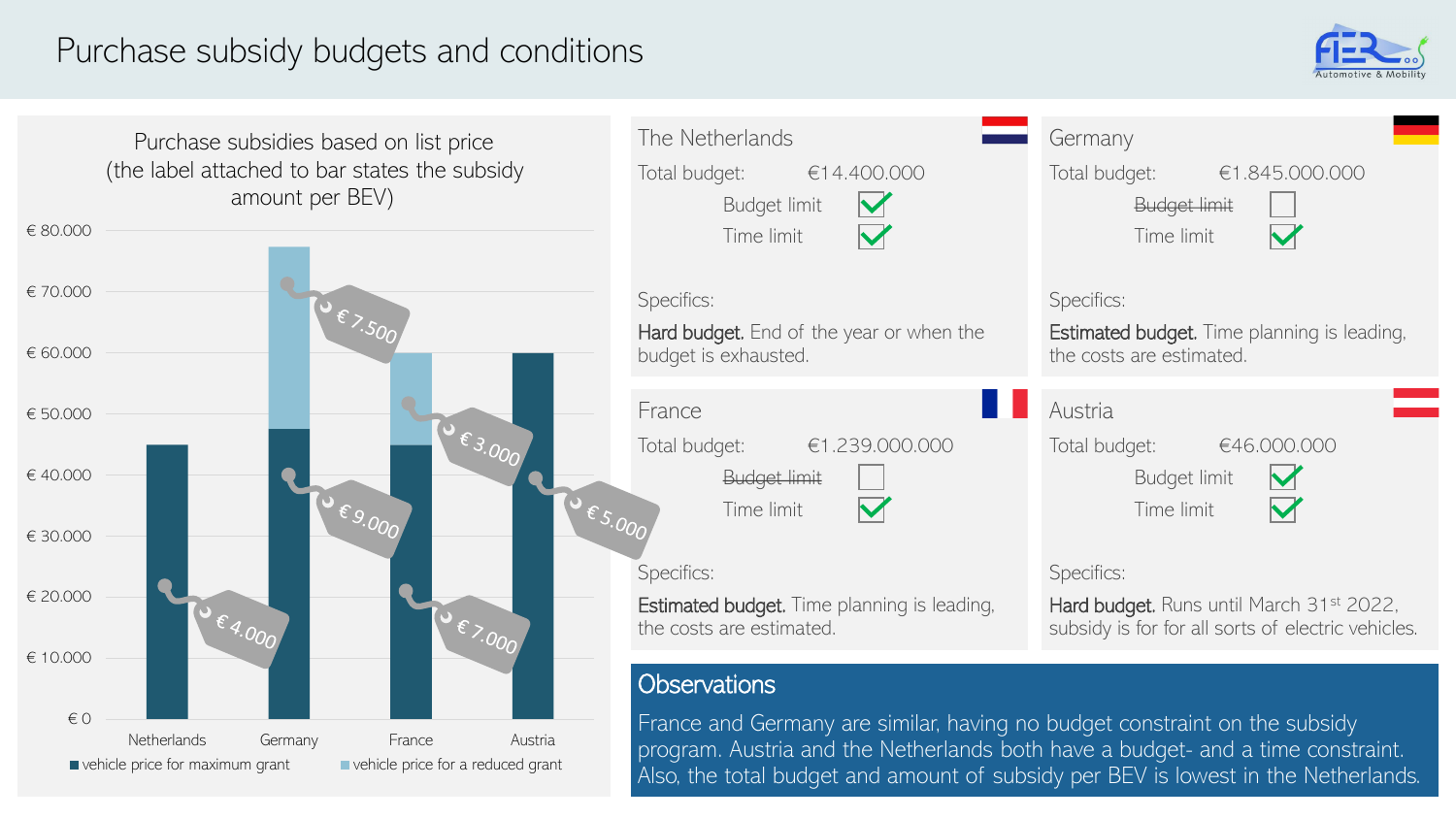

### **Observations**

- Up to and including 2019, there only was a substantial advantage of BEVs opposed to petrol cars in the BiK taxation in the Netherlands and Norway;
	- Only the Dutch government has committed to shrinking the advantage of BEVs over petrol cars in the BiK taxation. The regulation in France after 2022 is not clear yet;
	- The past has proven that BiK taxation has an impact on the BEV uptake. A clearly communicated increase of the BiK percentage on the one hand, leads to end of year sales impulses, as seen near the end of 2019 and 2020, and on the other hand, in case of a strong increase, to a significant decline of sales in the following year. This was showed by the increase in the end of 2020 and the decline in the first quarter of 2021 in the Netherlands;
- It is not the BiK tax percentage that is decisive, but the difference in BiK tax relative to petrol cars. As soon as the cost advantage declines too much, it will be a realistic scenario that the corporate demand will decline, and corporate users will opt for petrol cars;

This calculation of BiK was done by comparing the VW Golf 1 , 0 TSI

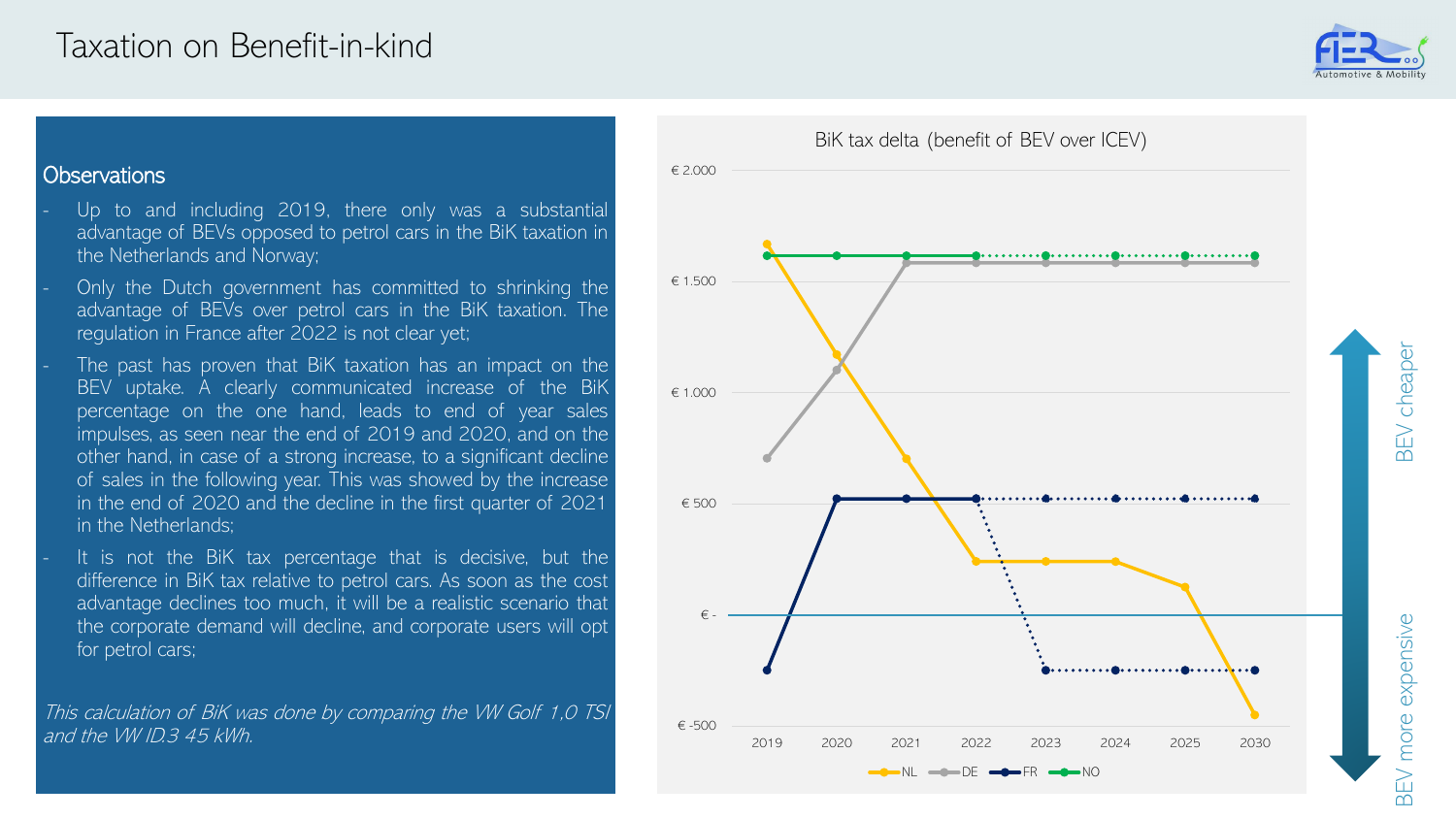

The Netherlands has decreased some of the key incentives for BEVs in 2020, while other countries have increased some key incentives.

Norway mainly incentivizes the private market and the Netherlands mainly the business market.

Tax systems with a lower tax burden demand (larger) purchase subsidy programs to positively impact BEV sales.

Depreciation is the biggest cost in the TCO. Currently, the depreciation of BEVs is higher than that of petrol cars.

There is a limited focus on the occasion market in all countries within this research.

Stop-and-go incentives have a disruptive effect on the BEV uptake, creating an instable market growth for BEVs.

### Outlooks on incentives 2025 – 2030

With regards to future BEV policy, the timeframe heavily differs per country. France for example has presented their plans up to 2022, where Denmark has plans up to 2035.

It is interesting to see that no presented plans are going to show an increase of BEV incentives, only a unchanged or (slow) phasing out of the incentives.

That being sad, future outlooks of plans, goals, ambitions of national governmental BEV incentives are unfortunately no mathematical sciences. Policy decisionmakers make outlooks, also for the period after they sit in government, so there is no certainty about the implementation at that time. But also when they are in government, the policy can be flexible and incentives can change due to certain developments.

Purchase subsidies create a benefit for BEVs over petrol cars in lower segments, and emission-based taxes do so in higher segments.